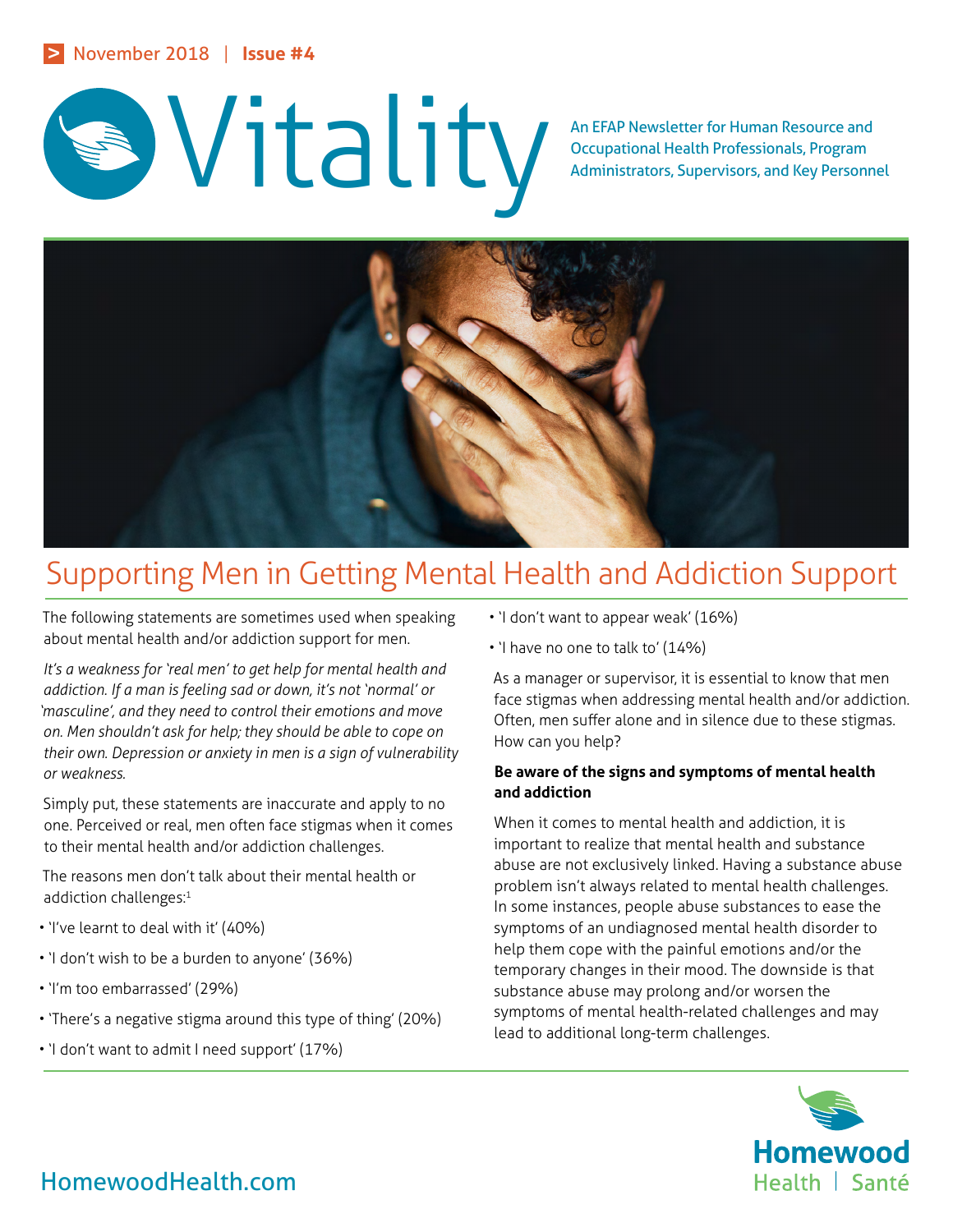Within the workplace, no matter the environment, it is important to be aware of the signs and symptoms that someone may be suffering from mental health and/or addiction-related disorder(s). It's essential as a leader that you do not diagnose or assume that employees' who display one or more of the following behaviours is suffering from a mental health and/or addiction disorder. As a leader you may view symptoms that impact both current and future performance. Here are some of the signs that may impact performance:

## **Possible signs of potential substance abuse or related concerns:2**

#### **Performance**

- 1. Carelessness, mistakes
- 2. Disregard for safety
- 3. Errors in judgment
- 4. Extended lunch periods and early departures
- 5. Inconsistent work quality
- 6. Increased absenteeism
- 7. Lowered or sporadic declines in productivity
- 8. Needless risk taking
- 9. Poor concentration
- 10. Unexplained disappearances from the workplace

#### **Behaviour**

- 1. Avoidance of friends and colleagues
- 2. Blaming others for own problems and shortcomings
- 3. Complaints about problems at home
- 4. Complaints and excuses of vaguely defined illnesses.
- 5. Deterioration in personal appearance
- 6. Frequent financial problems

In many instances symptoms of physical illness mirror those of persons facing mental health-related challenges. As a leader your expertise and role does not reside in the diagnosis of a mental health or addiction disorder. Given the complexity, as a leader we look for behavioural patterns that may impact performance. Here are some general signs of mental health-related challenges:<sup>3</sup>

#### **Performance**

- 1. Inability to perform duties, control behaviour, or concentrate
- 2. Increased absenteeism
- 3. Insubordination
- 4. Not going out or answering phone calls
- 5. Previously punctual employee with increased frequency of being late

#### **Behaviour**

- 1. Angry outbursts or aggression
- 2. Constant headaches
- 3. Constant fatigue
- 4. Depressed and/or suicidal thoughts
- 5. Hygiene changes
- 6. Increased frequency of anxiety and/or panic attacks
- 7. Loss of humour
- 8. Noticeable increase in alcohol consumption or smoking
- 9. Tearfulness

#### **Addressing these challenges with your male coworkers**

There are challenges in speaking about mental health or addiction-related difficulties. With men, however, the stigmas they face often result in them not talking about their challenges. Here are some tactics you can implement to provide support:

- 1. **Bring awareness to the problem.** Becoming knowledgeable about mental health and addiction is a helpful step when discussing with your team(s). Understanding what creates a supportive workplace that preserves an individual's psychological health, and allows employees to feel comfortable speaking to managers or supervisors about their addiction or mental health challenges can help foster proactive solutions when dealing with these scenarios in the workplace. For leaders and key personnel, reaching out to your Key Person Advice Line for additional support and information may help you better understand unusual employee behaviours.
- 2. **Talk to your employees.** It is critical to speak to your employees about mental health and addiction. Continuously speaking about mental health and addiction can help to break down stigma associated with getting help. Acknowledging the stigmas that men face, and reinforcing the strength it takes to confront and address one's challenges, can help to create an environment of support.